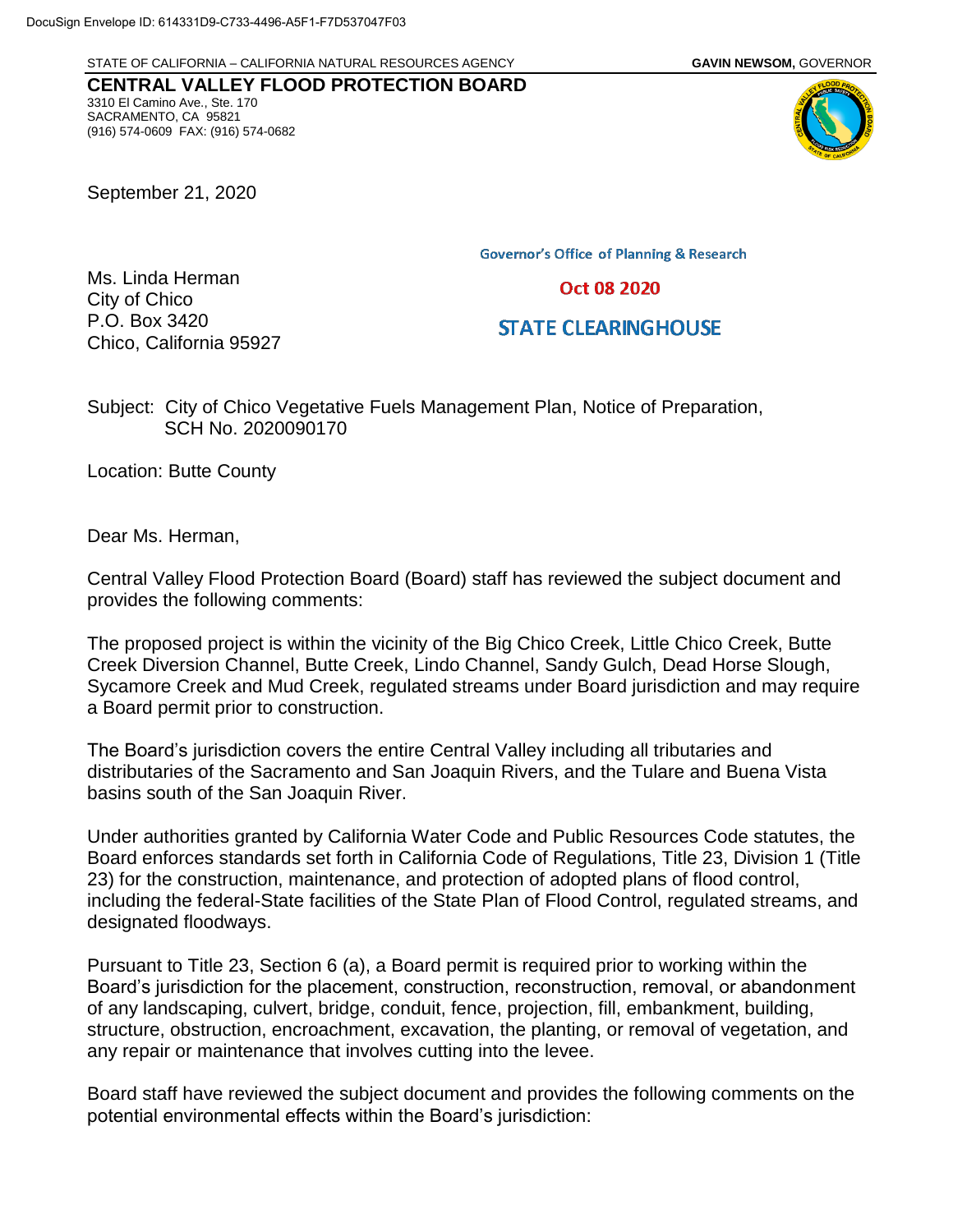Ms. Linda Herman September 21, 2020

## Hydrologic Impacts

According to page 8, "Many of Chico's creek corridors have either no management plan or an outdated management plan. This includes Little Chico Creek, Lindo Channel, Comanche Creek Greenway, and Sycamore Creek." Board staff reviewed the proposed management plan maps that includes Big Chico Creek, Little Chico Creek, Butte Creek Diversion Channel, Butte Creek, Lindo Channel, Sandy Gulch, Dead Horse Slough, Sycamore Creek and Mud Creek.

The vegetation management plan proposed work on page 42 includes, "Vegetation management for fire hazard mitigation means thinning, pruning, removing, rearranging, or otherwise altering vegetation to (1) make ignitions less likely and (2) make fire behavior less severe. The vegetation management toolbox is large because nature is varied. No two acres are exactly alike. Tactics may need to change from site to site – or, on the same site, from season to season. On the other hand, conditions on some sites may be stable enough to make a standard prescription appropriate. In general, vegetation management techniques can be classified into five categories:

- Biological (e.g., grazing)
- Hand Labor (e.g., hand pulling, cutting)
- Machine Labor (e.g., tractors, masticators)
- Chemical (e.g., herbicide)
- $\bullet$  Fire."

An encroachment permit application may be required for the Project as it is located within regulated streams including Big Chico Creek, Little Chico Creek, Butte Creek Diversion Channel, Butte Creek, Lindo Channel, Sandy Gulch, Dead Horse Slough, Sycamore Creek and Mud Creek . An encroachment permit may also be required to include any existing works that predate permitting into compliance with Title 23, or where it is necessary to establish the conditions normally imposed by permitting. The circumstances include those where responsibility for the works has not been clearly established or ownership and use have been revised.

Other federal (including U.S. Army Corps of Engineers Section 10 and 404 regulatory permits), State and local agency permits may be required and are the applicant's responsibility to obtain.

Board permit applications and Title 23 regulations are available on our website at [http://www.cvfpb.ca.gov/.](http://www.cvfpb.ca.gov/) Maps of the Board's jurisdiction are also available from the California Department of Water Resources website at [http://gis.bam.water.ca.gov/bam/.](http://gis.bam.water.ca.gov/bam/)

Encroachment permit applications received on or after July 1, 2019 are subject to fees, additional information is available on the Board's website at [http://cvfpb.ca.gov/fees-2019/.](http://cvfpb.ca.gov/fees-2019/)

Please contact James Herota at (916) 574-0651, or via email at James.Herota@CVFlood.ca.gov if you have any questions.

Page **2** of **3**